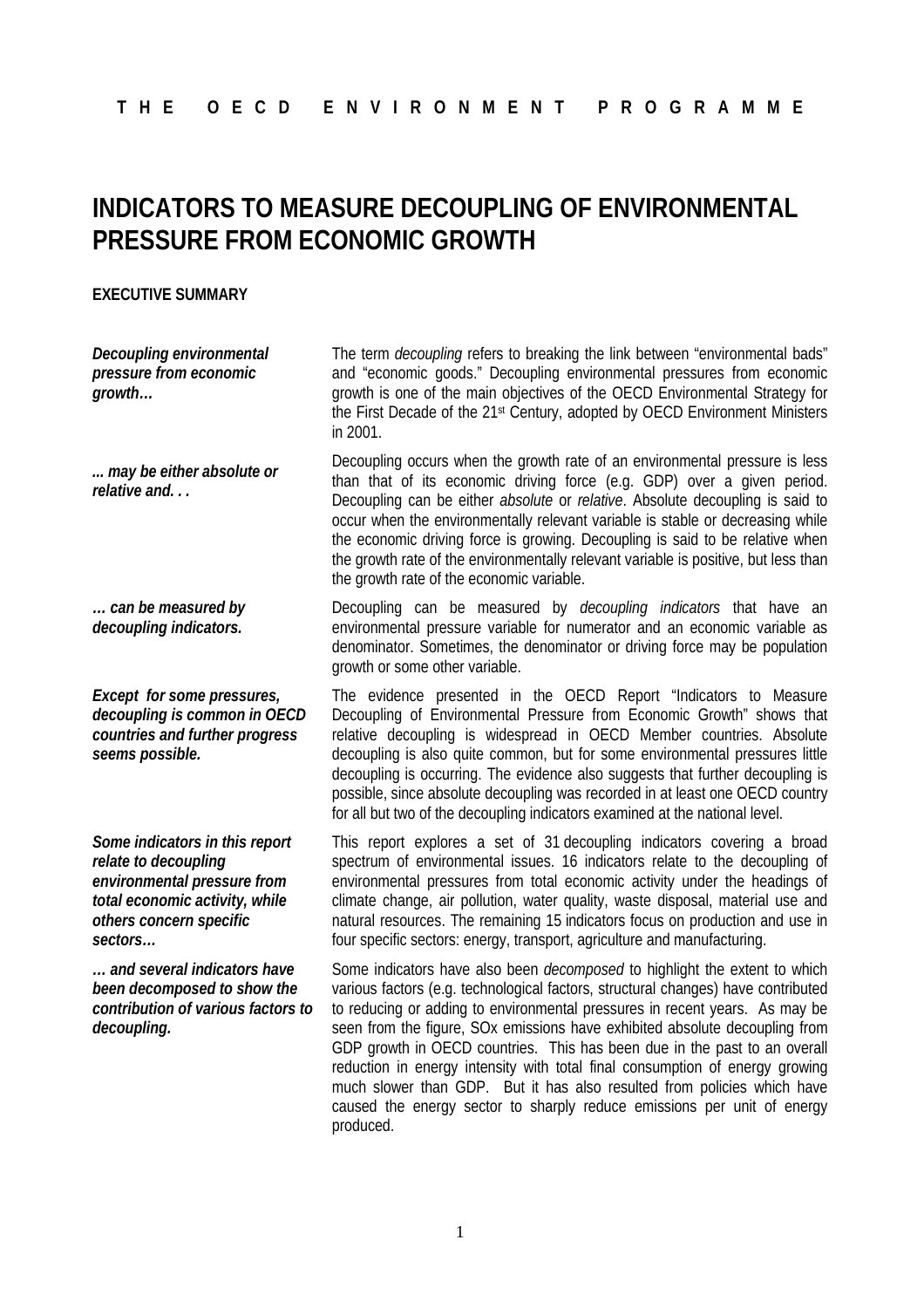

**SOx emissions from energy use versus GDP, 1980-1998**

## Source: OECD

*Good data are available for some indicators, but data gaps remain important and further conceptual work is needed.*

*The interpretation of decoupling indicators must take account of absolute levels of environmental pressures and …*

*… country comparisons need to consider national circumstances.* The report presents information through graphs and tables and, for each indicator, provides a brief explanatory text to help interpretation. An attempt was made to maximise the country and time period coverage for each indicator, but data gaps remain important. Of the 31 indicators, ten are considered conceptually sound and data are available for at least 20 of the 30 Member countries from at least 1990. A further 12 indicators are also considered conceptually sound, but suffer from statistical data gaps. Finally, nine indicators are assessed as needing further work for a variety of reasons (e.g. concept, definition, measurement).

Decoupling indicators measure *changes over time.* Interpretation of the message conveyed by these indicators should take account of *absolute levels* of environmental pressures and economic driving forces. If these pressures need to be reduced, to below what threshold? If they are allowed to rise, to what ceiling? Moreover, the initial level of an environmental pressure and choice of time period considered can affect the interpretation of the results, because in their efforts to reduce environmental pressures countries do proceed according to different timetables.

When decoupling indicators are used to compare environmental performance among countries, the national circumstances of each country must also be taken into account. These include factors such as country size, population density, natural resource endowments, energy profile, (changes in) economic structure and stage of economic development.